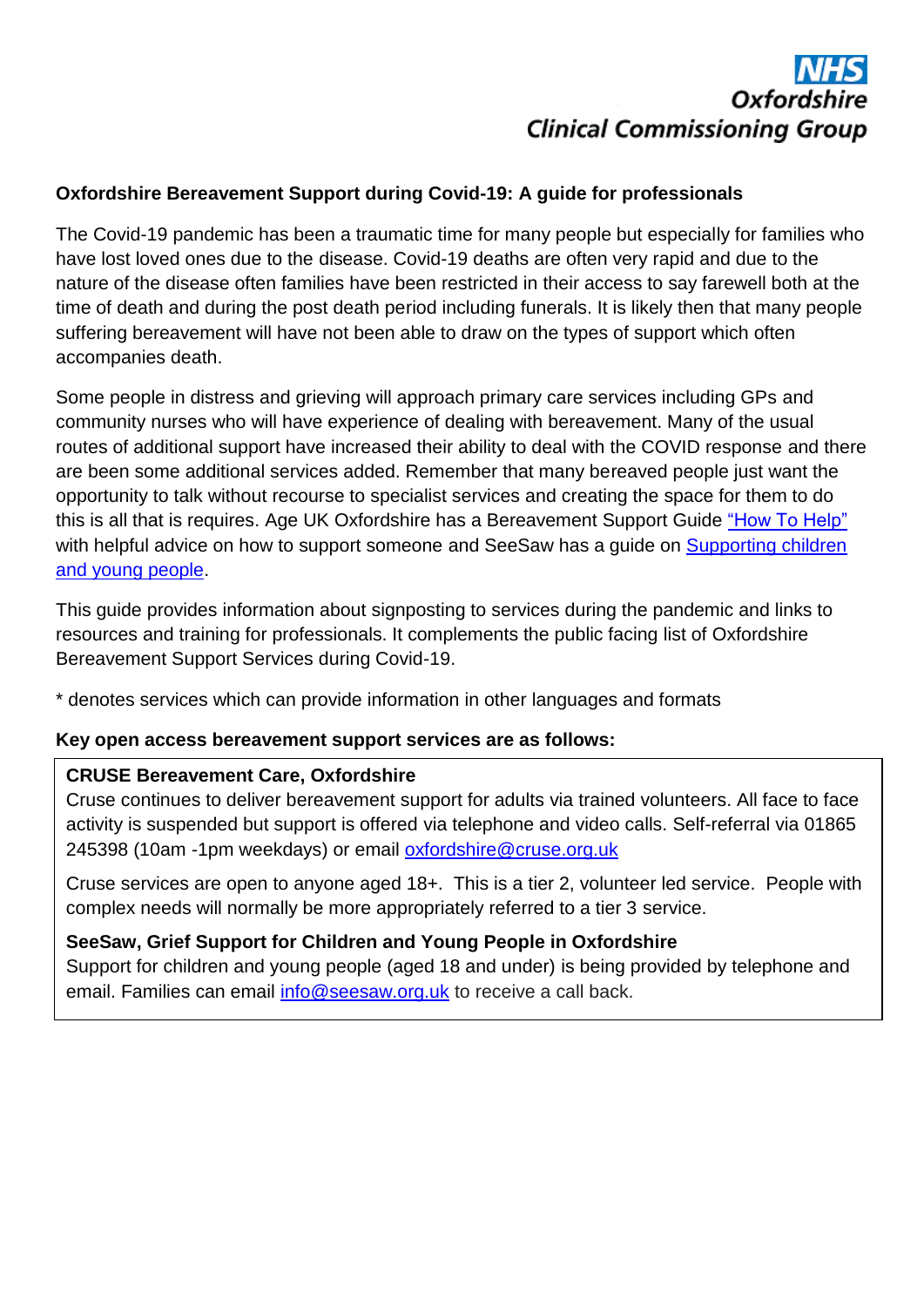#### **Bereavement Support Framework during Covid-19**

| <b>Patient</b> | Type of           | <b>Population &amp;</b> | <b>Support provided by</b>                                                                                                                                 | <b>Provision during Covid-19</b>                                     |
|----------------|-------------------|-------------------------|------------------------------------------------------------------------------------------------------------------------------------------------------------|----------------------------------------------------------------------|
| group          | support           | level of need           |                                                                                                                                                            |                                                                      |
|                | Information       | <b>All bereaved</b>     | Verbal, written and on-line                                                                                                                                | Local                                                                |
|                | about             | people                  | information provided by                                                                                                                                    | • Public facing list of Oxfordshire Bereavement Support Services     |
|                | bereavement       | Low level of            | professionals involved in end of life                                                                                                                      | • The Oxfordshire bereavement quide                                  |
|                | and sources       | need                    | care, registrars and others                                                                                                                                | • Age UK booklet "How To Help"                                       |
|                | of support        |                         | providing day to day care to                                                                                                                               | . Oxford Health Coping with Coronavirus Bereavement                  |
|                |                   |                         | families.                                                                                                                                                  | <b>National</b>                                                      |
|                |                   |                         |                                                                                                                                                            | • National bereavement partnership Covid-19 Hub 0800 448 0800        |
|                |                   |                         |                                                                                                                                                            | • National bereavement services web resources (see directory)        |
| $\overline{2}$ | Non-              | <b>Some</b>             | 2.1 Social support: self-help                                                                                                                              | Local                                                                |
|                | specialist        | bereaved                | groups, faith groups, befriending                                                                                                                          | • Local faith leaders                                                |
|                | support           | people                  | and community groups                                                                                                                                       | <b>National</b>                                                      |
|                |                   | <b>Those</b>            |                                                                                                                                                            | • Age UK advice line 0345 450 1276                                   |
|                |                   | seeking                 |                                                                                                                                                            | • National peer support networks operating virtually (see directory) |
|                |                   | support or at           | 2.2 Trained bereavement support                                                                                                                            | Local                                                                |
|                |                   | risk of                 | workers                                                                                                                                                    | • Cruse 1:1 support by phone or video                                |
|                |                   | developing              |                                                                                                                                                            | • See Saw for children and families                                  |
|                |                   | complex<br>needs        |                                                                                                                                                            | · Katharine House Hospice, Sobell House Hospice, Sue Ryder           |
|                |                   |                         |                                                                                                                                                            | and Helen and Douglas House bereavement services operating           |
|                |                   |                         |                                                                                                                                                            | by phone for eligible people                                         |
|                |                   |                         |                                                                                                                                                            | <b>National</b>                                                      |
|                |                   |                         |                                                                                                                                                            | • National support lines and online support (see directory)          |
| 3              | <b>Specialist</b> | A minority of           | 3.1 Specialist bereavement                                                                                                                                 | Local                                                                |
|                | interventions     | bereaved                | counsellors / practitioners                                                                                                                                | · Katharine House Hospice, Sobell House Hospice, Sue Ryder           |
|                |                   | people                  |                                                                                                                                                            | and Helen and Douglas House bereavement services operating           |
|                |                   | Those with              |                                                                                                                                                            | by phone for eligible people                                         |
|                |                   | complex                 |                                                                                                                                                            | <b>National</b>                                                      |
|                |                   | needs or                |                                                                                                                                                            | • Sue Ryder online bereavement counselling                           |
|                |                   | prolonged/              | 3.2 Specialist mental health                                                                                                                               | Local                                                                |
|                |                   | complicated             | support / psychological support for                                                                                                                        | • Referral to TalkingSpace Plus who will escalate as appropriate     |
|                |                   | grief. High             | those with mental health problems                                                                                                                          |                                                                      |
|                |                   | level of need           | which pre-date or are triggered by                                                                                                                         |                                                                      |
|                |                   |                         | their bereavement<br>. The second contract of the second contract of $H_{\rm eff}$<br>$\mathbf{u} = \mathbf{f} \cdot \mathbf{f}$ . The set of $\mathbf{f}$ |                                                                      |

Based on the National Bereavement Alliance framework for bereavement support available at [https://nationalbereavementalliance.org.uk/wp-content/uploads/2017/07/A-](https://nationalbereavementalliance.org.uk/wp-content/uploads/2017/07/A-Guide-to-Commissioning-Bereavement-Services-in-England-WEB.pdf)[Guide-to-Commissioning-Bereavement-Services-in-England-WEB.pdf](https://nationalbereavementalliance.org.uk/wp-content/uploads/2017/07/A-Guide-to-Commissioning-Bereavement-Services-in-England-WEB.pdf)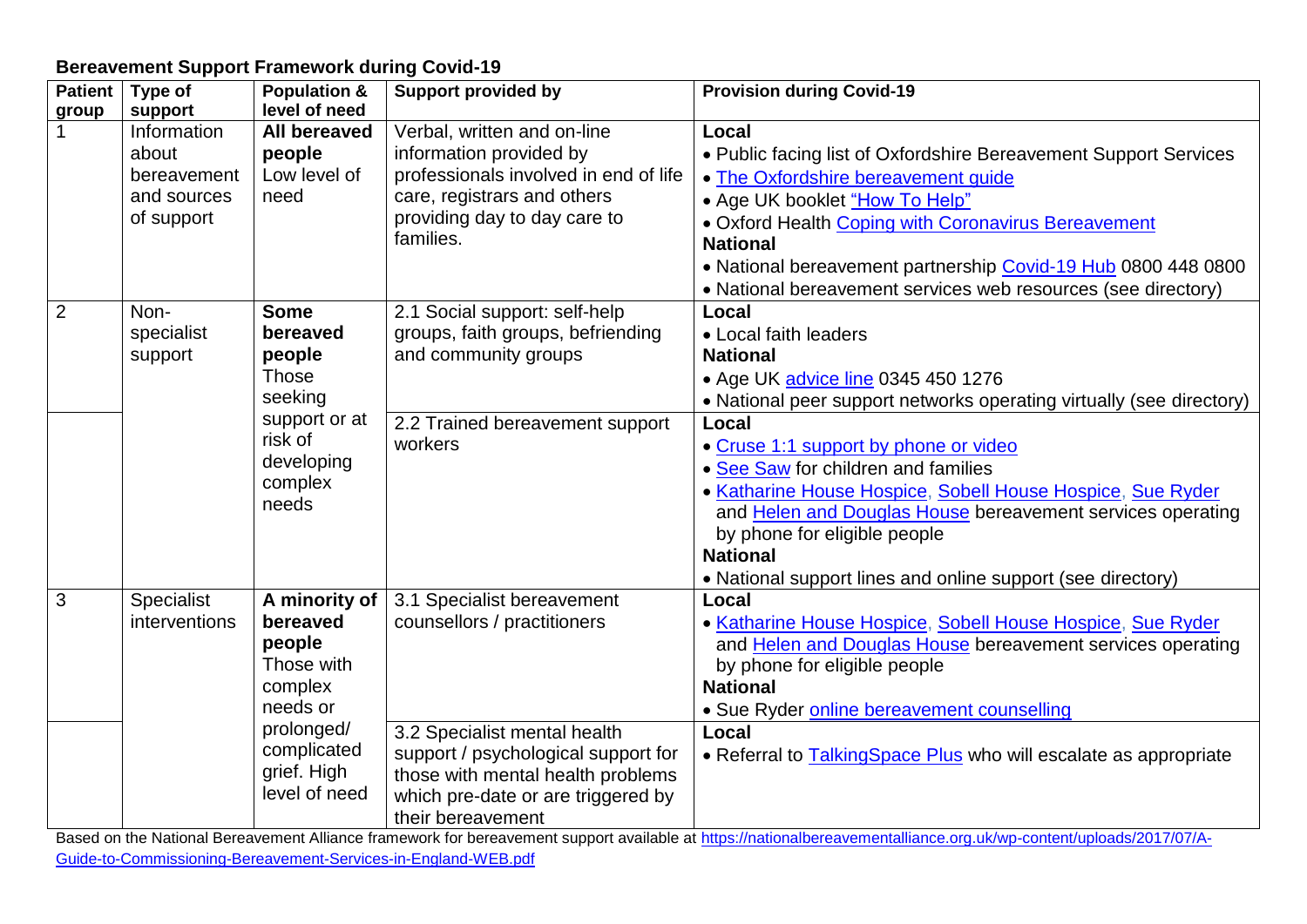#### **Resource directory**

**Practical advice on what to do after a death**

**UK government guidance:** <http://www.gov.uk/after-a-death>

**National Association of Funeral Directors:** <https://nafdcovid19.org.uk/advice-for-the-public/>

**Oxfordshire County Council:** [The Oxfordshire bereavement guide](https://www2.oxfordshire.gov.uk/cms/sites/default/files/folders/documents/communityandliving/birthdeathmarriage/deaths/oxfordshirebereavementguide.pdf)**\***

#### **Bereavement: Covid specific**

|                                                                                  | <b>Patient</b><br>Group |
|----------------------------------------------------------------------------------|-------------------------|
| Age UK: Guidance on funerals https://www.ageuk.org.uk/information-               |                         |
| advice/coronavirus/coronavirus-guidance/arranging-a-funeral--coronavirus-advice/ |                         |
| At a loss: Coronavirus bereavement resources                                     |                         |
| https://www.ataloss.org/Pages/FAQs/Category/coronavirus-pandemic                 |                         |
| <b>CRUSE:</b> Coronavirus bereavement information and resources                  |                         |
| https://www.cruse.org.uk/get-help/coronavirus-dealing-bereavement-and-grief      |                         |
| <b>Marie Curie: Funerals and Coronavirus</b>                                     |                         |
| https://www.mariecurie.org.uk/help/support/bereaved-family-friends/organising-   |                         |
| funeral/funerals-and-coronavirus                                                 |                         |
| Oxford Health: Coping with Coronavirus Bereavement *                             |                         |
| Winston's Wish: Coronavirus bereavement support for children                     |                         |
| https://www.winstonswish.org/coronavirus/                                        |                         |

#### **Bereavement: General (please be aware that there may be changes to services during the pandemic)**

|                                                                          | <b>Patient</b><br>Group |
|--------------------------------------------------------------------------|-------------------------|
| Age UK: Bereavement Support Guide "How To Help"                          |                         |
|                                                                          |                         |
| <b>Mind:</b> information on bereavement                                  |                         |
| https://www.mind.org.uk/information-support/guides-to-support-and-       |                         |
| services/bereavement/about-bereavement/                                  |                         |
| NHS: advice on bereavement https://www.nhs.uk/conditions/stress-anxiety- |                         |
| depression/coping-with-bereavement/*                                     |                         |
| <b>Oxfordshire County Council: The Oxfordshire bereavement guide</b>     |                         |
| SeeSaw: resources for children and families who have been bereaved       |                         |
| https://www.seesaw.org.uk/resources-list/                                |                         |
| Sue Ryder: information and online counselling service for adults.        | 1 information           |
| https://www.sueryder.org/online-bereavement-counselling                  | 3 counselling           |
|                                                                          |                         |

#### **Bereavement: Helplines**

|                                                                                                                                                            | <b>Patient</b><br>Group |
|------------------------------------------------------------------------------------------------------------------------------------------------------------|-------------------------|
| National Bereavement Partnership Covid-19 Hub: 0800 448 0800 (7am - 10pm,<br>every day) or helpline@nationalbereavementpartnership.org.                    | 1 & 2                   |
| Cruse Bereavement National Helpline: 0808 808 1677 (9.30am - 5pm Monday -<br>Friday, & until 8pm on Tuesday, Wednesday, Thursday) or helpline@cruse.org.uk | 1 & 2                   |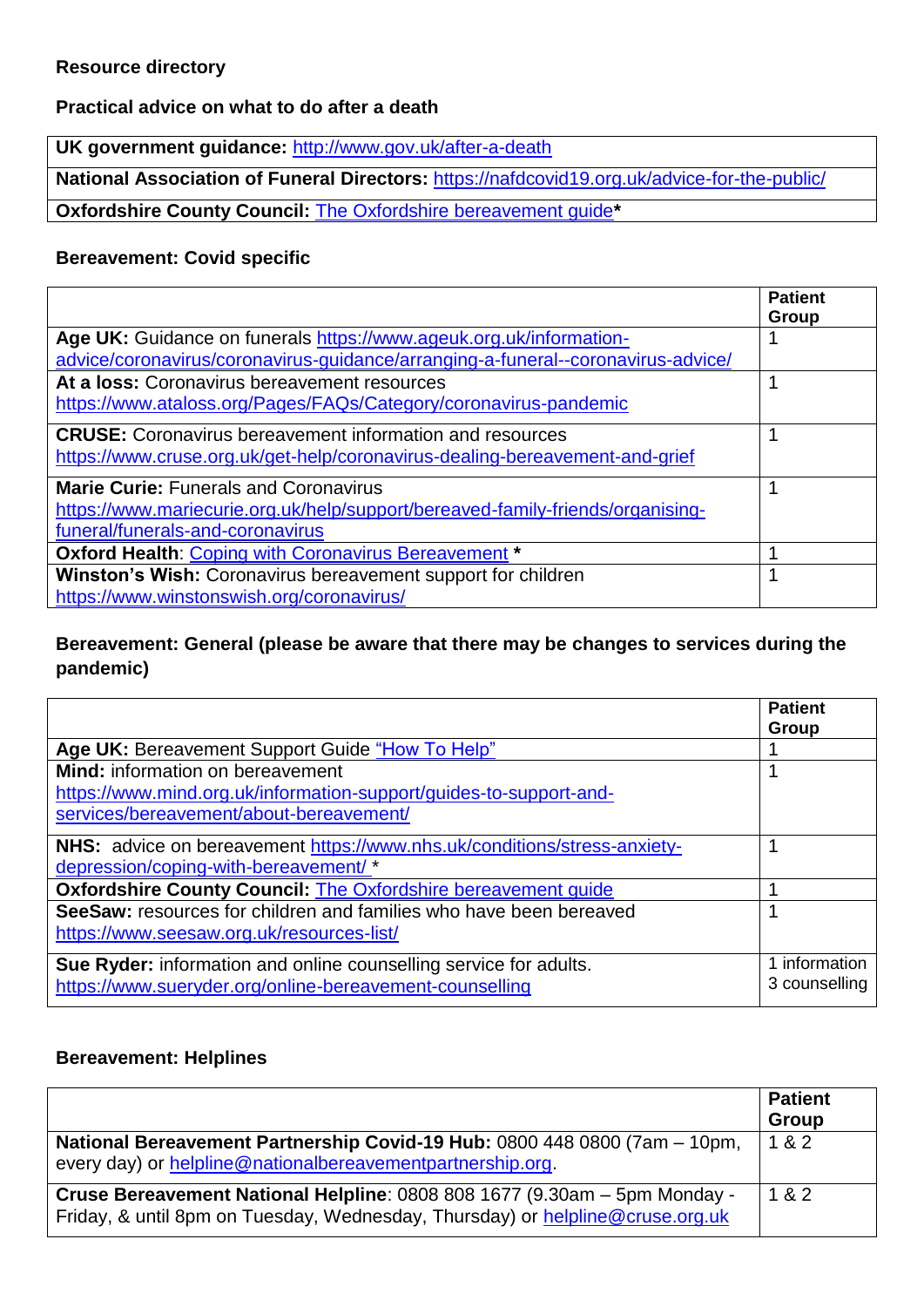| Oxfordshire Mental Health Helpline: 01865 904997 for Adults or 01865 904998<br>for children and young people (both open 24 hours every day).                              | 2 & 3 |
|---------------------------------------------------------------------------------------------------------------------------------------------------------------------------|-------|
| <b>Samaritans:</b> 116 123 Confidential listening service (open 24 hours every day) or<br>email jo@samaritans.org for a response within 24 hours.                         | 2     |
| Winston's Wish Helpline: 08088 020 021 (9am - 5pm, Monday - Friday) for<br>children, young people and anyone caring for a child or young person who has been<br>bereaved. | 1 & 2 |

#### **Specialist Bereavement Services**

# **For people bereaved due to life limiting illness:**

|                                                                                                                                                                                                                                                                                                                                                                | <b>Patient</b><br>Group |
|----------------------------------------------------------------------------------------------------------------------------------------------------------------------------------------------------------------------------------------------------------------------------------------------------------------------------------------------------------------|-------------------------|
| Marie Curie Telephone Bereavement Support : Regular bereavement support<br>sessions over the telephone with a trained volunteer. Access to up to six 45 minute<br>telephone sessions.<br>Call 0800 090 2309 (8am $-$ 6pm Monday to Friday and 11am $-$ 5pm Saturday to<br>Sunday).<br>https://www.mariecurie.org.uk/help/support/telephone-bereavement-support | $\overline{2}$          |
| <b>Sobell Bereavement Service:</b> Support for relatives and friends of Sobell patients<br>and anyone who has been cared for by a hospice. Call 01865 225 878 or visit<br>https://sobellhouse.org/how-we-can-help/bereavement-support/                                                                                                                         | $\overline{2}$          |
| Katharine House Bereavement Service: Support for relatives and friends of<br>Katharine House patients. Call 01295 811 866 or visit<br>https://www.khh.org.uk/bereavement-services                                                                                                                                                                              | $\overline{2}$          |
| Sue Ryder, South Oxfordshire: Support for relatives and friends of Sue Ryder<br>patients. Call 01491 641 384 or visit https://www.sueryder.org/how-we-can-<br>help/sue-ryder-palliative-care-hub-south-oxfordshire/services                                                                                                                                    | 2 & 3                   |

# **For people bereaved by suicide:**

|                                                                                                                                                                                                                                  | <b>Patient</b><br>Group |
|----------------------------------------------------------------------------------------------------------------------------------------------------------------------------------------------------------------------------------|-------------------------|
| <b>Survivors of Bereavement by Suicide:</b> Gives callers a chance to talk confidentially<br>with someone who has experienced bereavement by suicide.<br>Helpline: 0300 111 5065 or www.uksobs.org (9am – 9pm Monday to Friday). | 1 & 2                   |
| <b>Support after suicide:</b> Help is at hand guide online at<br>http://supportaftersuicide.org.uk/support-guides/help-is-at-hand/                                                                                               |                         |

# **For people affected by the death of a baby or child:**

|                                                                                                                                                                                                                                                                                                                                                | <b>Patient</b><br>Group |
|------------------------------------------------------------------------------------------------------------------------------------------------------------------------------------------------------------------------------------------------------------------------------------------------------------------------------------------------|-------------------------|
| The Compassionate Friends: The Compassionate Friends are bereaved parents<br>who offer support and friendship to parents whose child has died at any age and<br>from any cause. Support is also available for bereaved adult siblings and<br>grandparents. Helpline: 0345 123 2304 (open daily 10am-4pm, 7pm-<br>10pm).https://www.tcf.org.uk/ |                         |
| Helen and Douglas House: Support for families who have been bereaved of a<br>terminally ill child. 01865 794749 or https://www.helenanddouglas.org.uk/our-<br>care/family-support/                                                                                                                                                             | 2 & 3                   |